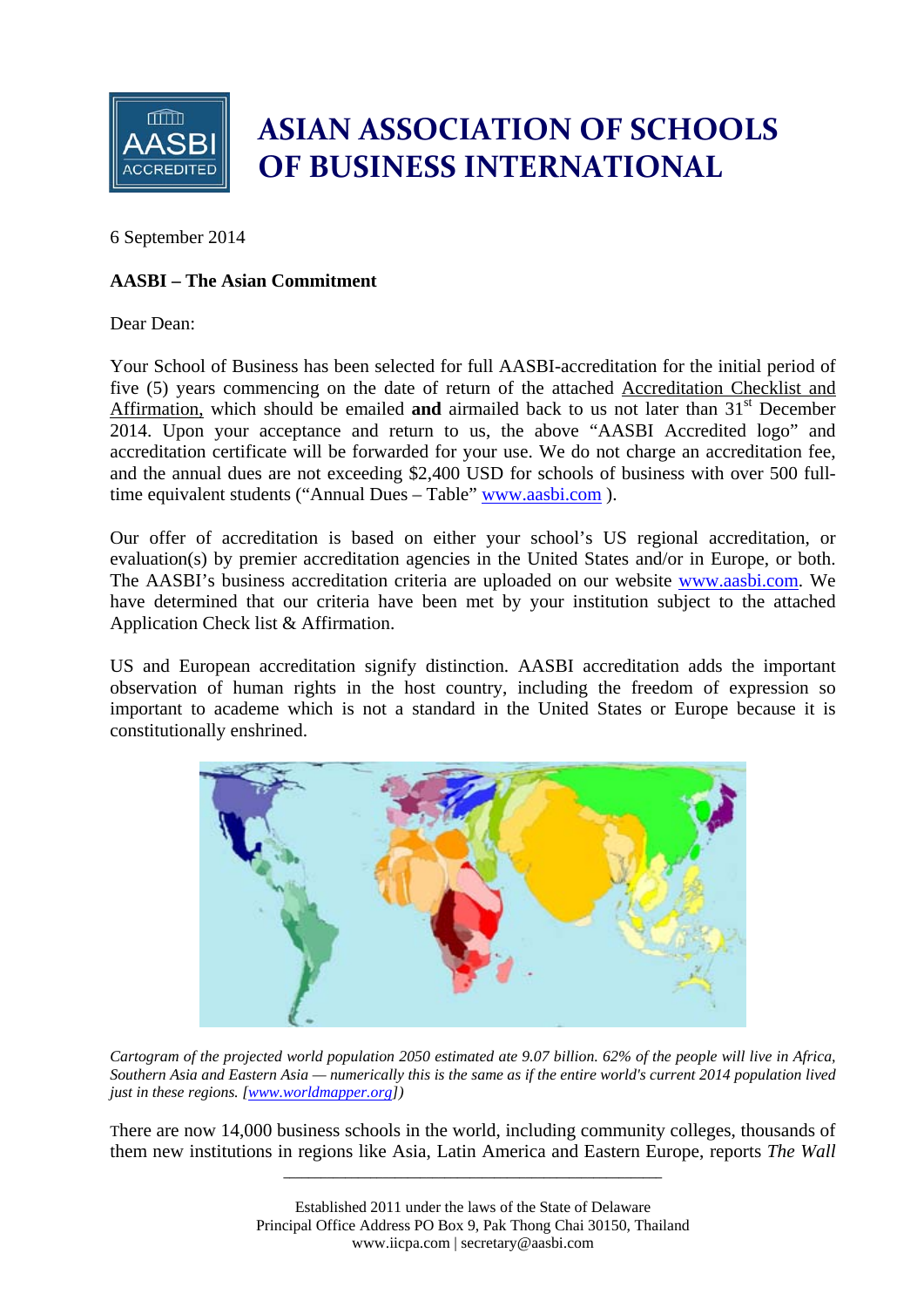*Street Journal* ("We're Hiring," 17 Nov. 2011). The number of universities listed worldwide is 9,288, of which the United States accounts for 2,059, China 386, India 341, Russia 313, Germany 281, France 263, Iran 194, Indonesia 179the UK 169, Mexico 160, Brazil 161, Malaysia 148, Canada 145, South Korea 142, Pakistan 134, Poland 131, Japan listing 567 and found 118 business schools, Philippines 116, Columbia 102. (Universities Worldwide www.univac.cc/index.html)

A listing of the universities by student enrollment shows a different picture: 12 Asian universities are in the lead: Indira Gandhi, India 3,500,000; Anadolu, Turkey 1,974,000; Islamic Assad, Iran 1,900,000; Allama Iqbal, Pakistan 1,327,000; Bangladesh National 1,000,000; Payame Noor, Iran 818,000; Bangladesh Open 650,000; Terbuka, Indonesia 646; Tribhuvan, Nepal 604,000; U Mumbai, India 549,000; Ramkhamhaeng, Thailand 525,000; U Pune, India 497,000. The US's OSU Ohio 478,000, SUNY 468,888 are on place 13 and 14, and CSU California 417,000 on place 17 ("List of largest universities by enrollment," Wikipedia.org). The US has the business schools (about 1,400), Asia has the students.

In July 2014, P.R. China's universities alone graduated 7.26 million students from an estimated enrollment of 40 million, more than seven times the number 15 years ago. (BBC 1 July 2014). By comparison, the US's higher ed enrollment 2013 was 19.9 million, down by 300,000 from  $2012$  (U.S. News  $12^{th}$  Dec.  $2013$ )

A long-established US business accreditation agency accredits 715 of the above total of 14,000 business schools in the world — the so-called privileged 5% — with only a small fraction from Asia. There may be a reason.

Asian students excel in learning regimentation; Westerners in innovation (see videos on our home page "Are Northeast Asians Smarter," "Whites v. East Asians"). While the know-how and wealth of the West is welcome anywhere, Asia has resisted attempts to homogenize Asian culture, ecological policies and forms of government. The West should accept differences and limit itself to the equalization of opportunities for industry and trade (Deepak Lal of UCLA, "Asia and Western Dominance," J*nl Asia Pacific Econ.* 2003:283-299; see also video "Be optimistic about the US and China" by Geoffrey Garrett who is now Dean of The Wharton School, April 2012, on YouTube: "…economic dependence trumping geopolitical tensions."). AASBI does not prescribe a particular curriculum or methodology, which may be traditional, innovate and/or holistic. (AASBI's GAEP Statement 9).

AASBI recognizes your school's preparedness, and believes the quality of your programs will continue under its own momentum. AASBI invites your business school to make an Asian commitment by adding another level of accreditation recognition that links to the world's largest student population base — Asia.

With all best wishes,

[signed]

Michael Schemmann PhD, CPA (WA), CMA (Australia) **Director** 

Attachment: Application Checklist & Affirmation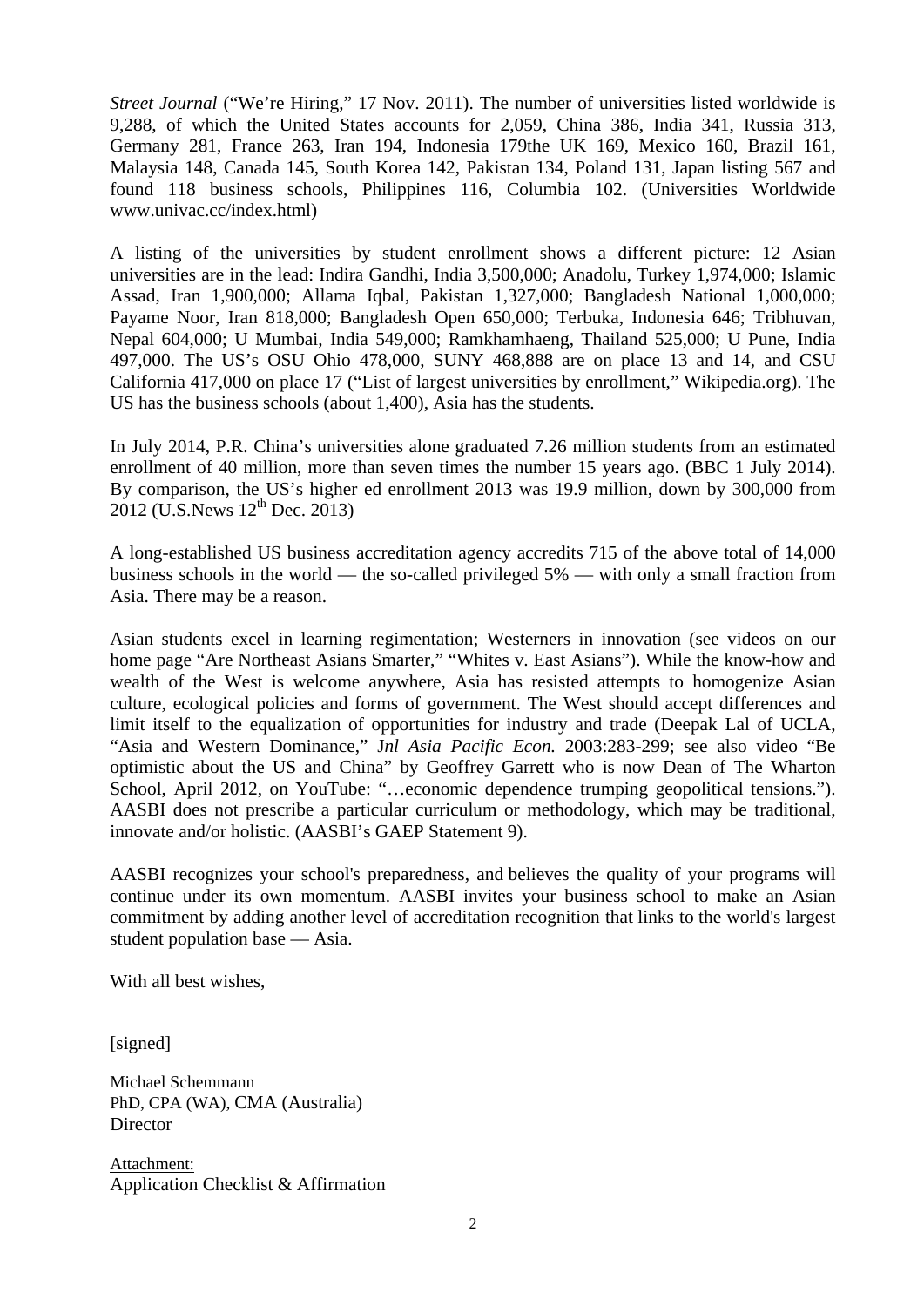# AASBI ASIAN ASSOCIATION OF SCHOOLS OF BUSINESS INTERNATIONAL MICHAEL SCHEMMANN, DIRECTOR, BOX 9, PAK THONG CHAI, NAKHON RATCHASIMA 30150, THAILAND

### **APPLICATION CHECKLIST and AFFIRMATION**

PLEASE FILL IN BY HAND IN CAPITAL LETTERS, IN THE ENLISH LANGUAGE, CHECK THE "YES" OR "NO" BOXES, DATE AND SIGN, AND SUBMIT TO (1) AASBI AND TO (2) THE ACCREDITATION AUDITOR, IF ANY, TOGETHER WITH THE APPLYING SCHOOL'S (OR COLLEGE'S OR DEPARTMENT'S) *STATEMENT OF EDUCATIONAL CONDITIONS* AND *DIRECTORS' REPORT*.

#### NOTE: THE AASBI BOARD'S ACCREDITATION DECISION (INCLUDING RENEWAL(S) IS/ARE DISCRETIONARY WITHOUT RECOURSE, BASED ON ALL AVAILABLE INFORMATION, FACTS AND SURROUNDING CIRCUMSTANCES IN THE APPLICANT'S EFFORTS TO COMPLY WITH AASBI'S *GENERALLY ACCEPTED EDUCATION PRINCIPLES* (GAEP).

| Line           | Name of the legal entity applying:                                                                     |     |                |  |  |  |
|----------------|--------------------------------------------------------------------------------------------------------|-----|----------------|--|--|--|
| A              |                                                                                                        |     |                |  |  |  |
|                |                                                                                                        |     |                |  |  |  |
|                |                                                                                                        |     |                |  |  |  |
| Line           | Name of the operating entity applying, if different:                                                   |     |                |  |  |  |
| $\, {\bf B}$   |                                                                                                        |     |                |  |  |  |
|                |                                                                                                        |     |                |  |  |  |
| Line           | Main physical location and address:                                                                    |     |                |  |  |  |
|                |                                                                                                        |     |                |  |  |  |
| $\mathcal{C}$  |                                                                                                        |     |                |  |  |  |
|                | Email address:                                                                                         |     |                |  |  |  |
| Line           | Telephone number:<br>Contact person:                                                                   |     |                |  |  |  |
| D              |                                                                                                        |     |                |  |  |  |
|                |                                                                                                        |     |                |  |  |  |
| Line           | Additional contact person(s), if any                                                                   |     |                |  |  |  |
| E              |                                                                                                        |     |                |  |  |  |
|                | $\ddot{\cdot}$                                                                                         |     |                |  |  |  |
|                |                                                                                                        |     |                |  |  |  |
| 1              | <b>GAEP</b> Statement 1                                                                                | Yes | No             |  |  |  |
|                | The Applicant is a degree-granting institution (eg, associate and bachelor, master, or higher)         |     |                |  |  |  |
| $\overline{2}$ | <b>GAEP</b> Statement 2                                                                                | Yes | No             |  |  |  |
|                | The Applicant's jurisdiction is a States Party to the United Nations Universal Declaration of          |     |                |  |  |  |
|                | Human Rights (UDHR), and respects and protects the human rights in particular of movement,             |     |                |  |  |  |
|                | thought, conscience, religion and expression.                                                          |     |                |  |  |  |
| $2-1$          | If Applicant's affirmation is "no", describe in key words below the reasons for your information       |     |                |  |  |  |
|                | and belief, in particular as they relate to former or present faculty, staff and students detained for |     |                |  |  |  |
|                | "political offences" in the widest sense, and prospect of release from detention (attach a separate    |     |                |  |  |  |
|                | sheet, if more space is needed).                                                                       |     |                |  |  |  |
| 3              | <b>GAEP</b> Statement 3                                                                                | Yes | N <sub>o</sub> |  |  |  |
|                | The Applicant's practices and policies affirm the UDHR.                                                |     |                |  |  |  |
| $\overline{4}$ | <b>GAEP</b> Statement 4                                                                                | Yes | N <sub>0</sub> |  |  |  |
|                | The Applicant provides equal opportunity to all (faculty, staff and students) based on merit           |     |                |  |  |  |
|                | without discrimination on the basis of unchangeable personal characteristics including                 |     |                |  |  |  |
|                | nationality, religion and sexual orientation.                                                          |     |                |  |  |  |
| $4 - 1$        | If Applicant's affirmation is "no", describe in key words below the Applicant's reasons (attach a      |     |                |  |  |  |
|                | separate sheet, if more space is needed).                                                              |     |                |  |  |  |
| 5              | <b>GAEP</b> Statement 5                                                                                | Yes | N <sub>0</sub> |  |  |  |
|                | The Applicant's teaching location(s) is/are accessible and safe, with a bookstore and library (or      |     |                |  |  |  |
|                | adequate internet access), recreational facilities or a park, cafeteria or restaurant access on        |     |                |  |  |  |
|                | campus or close-by, as well as medical facilities for emergencies.                                     |     |                |  |  |  |
|                |                                                                                                        |     |                |  |  |  |
| 6              | The Applicant has been in existence for a period of four academic years or more, graduated at          | Yes | N <sub>0</sub> |  |  |  |
|                | least one cohort, and is expected to continue to exist (as a "going concern") until the end of the     |     |                |  |  |  |
|                | accreditation period (which is normally two full academic years, in some cases three)                  |     |                |  |  |  |
| $\overline{7}$ | <b>GAEP</b> Statement 7                                                                                | Yes | $\rm No$       |  |  |  |
|                | The school (college or department) is autonomous and distinguished from any and all other units        |     |                |  |  |  |
|                | of the larger educational entity, if any; subject to governmental regulation only as required by       |     |                |  |  |  |
|                | law.                                                                                                   |     |                |  |  |  |
| $7 - 1$        | If Applicant's affirmation is "no", describe in key words below (attach a separate sheet, if more      |     |                |  |  |  |
|                | space is needed)                                                                                       |     |                |  |  |  |
| $\,8\,$        | <b>GAEP</b> Statement 8:                                                                               | Yes | N <sub>o</sub> |  |  |  |
|                | The teaching facilities are sufficiently spacious with teaching aids including overhead projectors     |     |                |  |  |  |
|                | and the like, computer labs, student access to physical or digital books, recreational facilities,     |     |                |  |  |  |
|                | park and/or sitting areas, medical emergency facility(ies), in a geographical area relatively free of  |     |                |  |  |  |
|                | natural disasters or adequate protection eg by designed or retrofitted construction(s), and is not in  |     |                |  |  |  |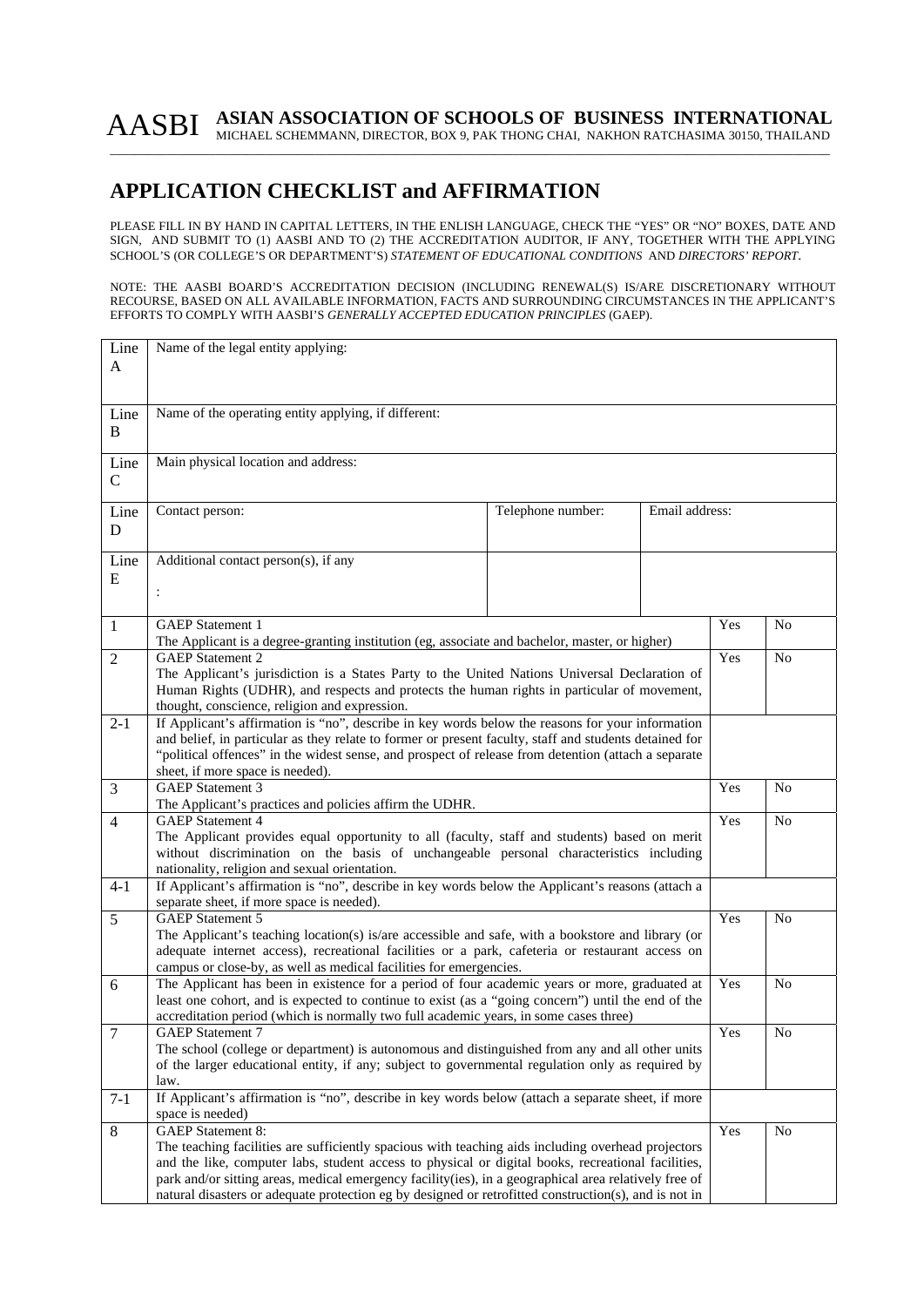|        | a war zone or zone of continuous military conflict.                                                                                                                                      |     |                |
|--------|------------------------------------------------------------------------------------------------------------------------------------------------------------------------------------------|-----|----------------|
| 9      | GAEP Statement 9:                                                                                                                                                                        | Yes | N <sub>o</sub> |
|        | The Applicant's curriculum focuses on general management and business administration and                                                                                                 |     |                |
|        | related fields.                                                                                                                                                                          |     |                |
| 10     | <b>GAEP</b> Statement 10:                                                                                                                                                                | Yes | N <sub>o</sub> |
|        | The Applicant provides professional certification programs at the School by members of the                                                                                               |     |                |
|        | faculty or qualified outside professionals, including but not limited to accounting programs                                                                                             |     |                |
|        | preparing students for the uniform examinations for the certified public accountant, chartered                                                                                           |     |                |
|        | accountant and/or certified controller or certified management accountant, or chartered financial                                                                                        |     |                |
|        | analyst                                                                                                                                                                                  |     |                |
| 11     | <b>GAEP</b> Statement 11:                                                                                                                                                                | Yes | N <sub>o</sub> |
|        | The Applicant accepts students on the basis of their demonstrated preparation, academic and/or                                                                                           |     |                |
|        | professional curiosity, who, the Applicant believes, will benefit from the education offered                                                                                             |     |                |
|        | within a set time frame to become contributing members of society.                                                                                                                       |     |                |
| 12     | <b>GAEP</b> Statement 12:                                                                                                                                                                | Yes | N <sub>o</sub> |
|        | The Applicant is making continuous efforts in measuring teaching effectiveness, eg by way of                                                                                             |     |                |
|        | measuring learning outcomes.                                                                                                                                                             |     |                |
| 13     | <b>GAEP</b> Statement 13:                                                                                                                                                                | Yes | No             |
|        | The Applicant's teaching faculty are academically and/or professionally qualified within the                                                                                             |     |                |
|        | meaning of GAEP Statement 13, and as outlined in detail in the Applicant's accompanying                                                                                                  |     |                |
|        | Statement of Educational Conditions.                                                                                                                                                     |     |                |
| 14     | <b>GAEP</b> Statement 14:                                                                                                                                                                | Yes | N <sub>o</sub> |
|        | The Applicant allows faculty members sufficient time for personal activities including research,                                                                                         |     |                |
|        | CPE (Continuing Professional Education) and seminars and/or consulting activities inside or                                                                                              |     |                |
|        | outside the business schools, or college, or department. The faculty members' teaching load does                                                                                         |     |                |
|        | not exceed six (6) semester courses per academic years; and does not exceed eight (8) semester                                                                                           |     |                |
|        | course per academic year if co-teaching.                                                                                                                                                 |     |                |
| 15     | <b>GAEP</b> Statement 15:                                                                                                                                                                | Yes | N <sub>o</sub> |
|        | The Applicant allows faculty members adequate time for leisure, seminars and other extra-                                                                                                |     |                |
|        | curricular activities.                                                                                                                                                                   |     |                |
| $15-1$ | Re GAEP Statement 15:                                                                                                                                                                    | Yes | N <sub>o</sub> |
|        | The Applicant attaches a written statement from the School's Faculty Association addressing                                                                                              |     |                |
|        | GAEP Statement 15.                                                                                                                                                                       |     |                |
| 16     | <b>GAEP</b> Statement 16:                                                                                                                                                                | Yes | No             |
|        | The Applicant encourages and monitors its faculty members' including adjuncts' CPE including                                                                                             |     |                |
|        | but not limited to publication requirements.                                                                                                                                             |     |                |
| 17     | <b>GAEP</b> Statement 17:                                                                                                                                                                |     |                |
|        | AASBI does not distinguish between full-time and adjunct faculty (in particular, if professionally                                                                                       |     |                |
|        | qualified and active). The Applicant is not required to affirm on this checklist.                                                                                                        |     |                |
| 18     | <b>GAEP</b> Statement 18:                                                                                                                                                                | Yes | N <sub>o</sub> |
|        | The Applicant should and does maintain an independent Faculty Association for the purpose of                                                                                             |     |                |
|        | amicable resolutions, or, if deemed necessary as a last resort, collective action.                                                                                                       |     |                |
| 19     | GAEP Statement 19:                                                                                                                                                                       | Yes | No             |
|        | The Applicant has and adheres to an accepted code of conduct for all members of the School                                                                                               |     |                |
|        | including faculty, staff, and students.                                                                                                                                                  |     |                |
| 20     | <b>GAEP</b> Statement 20:                                                                                                                                                                |     |                |
|        | The AASBI does not hold a School's general reputation in any particular regard. The Applicant                                                                                            |     |                |
|        | is not expected to affirm on this checklist.                                                                                                                                             |     |                |
| 21     | GAEP Statement 21:                                                                                                                                                                       | Yes | N <sub>o</sub> |
|        | The Applicant has access to sufficient liquid funds to cover one semester of the aggregate of staff                                                                                      |     |                |
|        | and faculty salaries and facility maintenance.                                                                                                                                           |     |                |
| 22     | <b>GAEP</b> Statement 22:                                                                                                                                                                | Yes | No             |
|        | The Applicant is aware of its discretion to withdraw from accreditation at any state, and at any                                                                                         |     |                |
|        | time, with reasons in order to assist the AASBI, or without reasons.<br><b>GAEP</b> Statement 23:                                                                                        | Yes | N <sub>o</sub> |
| 23     |                                                                                                                                                                                          |     |                |
|        | The Applicant acknowledges that the Director(s) of AASBI is/are obligated to request an<br>accredited School to withdraw from accreditation under the circumstances further described in |     |                |
|        | GAEP Statement 23 (expulsion for cause).                                                                                                                                                 |     |                |
|        | <b>GAEP</b> Statement 24:                                                                                                                                                                | Yes | N <sub>o</sub> |
| 24     | The Applicant acknowledges and specifically waives any right(s) to recourse in the courts of                                                                                             |     |                |
|        | competent jurisdiction, or any other panel, as further described in GAEP Statement 24.                                                                                                   |     |                |
| 25     | <b>GAEP</b> Statement 25:                                                                                                                                                                | Yes | No             |
|        | The Applicant acknowledges its right and obligation to appoint one of its teaching faculty as                                                                                            |     |                |
|        | liaison and member of the AASBI's informal steering or accreditation committee during the                                                                                                |     |                |
|        | entire period of accreditation including renewal(s).                                                                                                                                     |     |                |
|        |                                                                                                                                                                                          |     |                |

I affirm on behalf of the Applicant that the information provided above is true and correct.